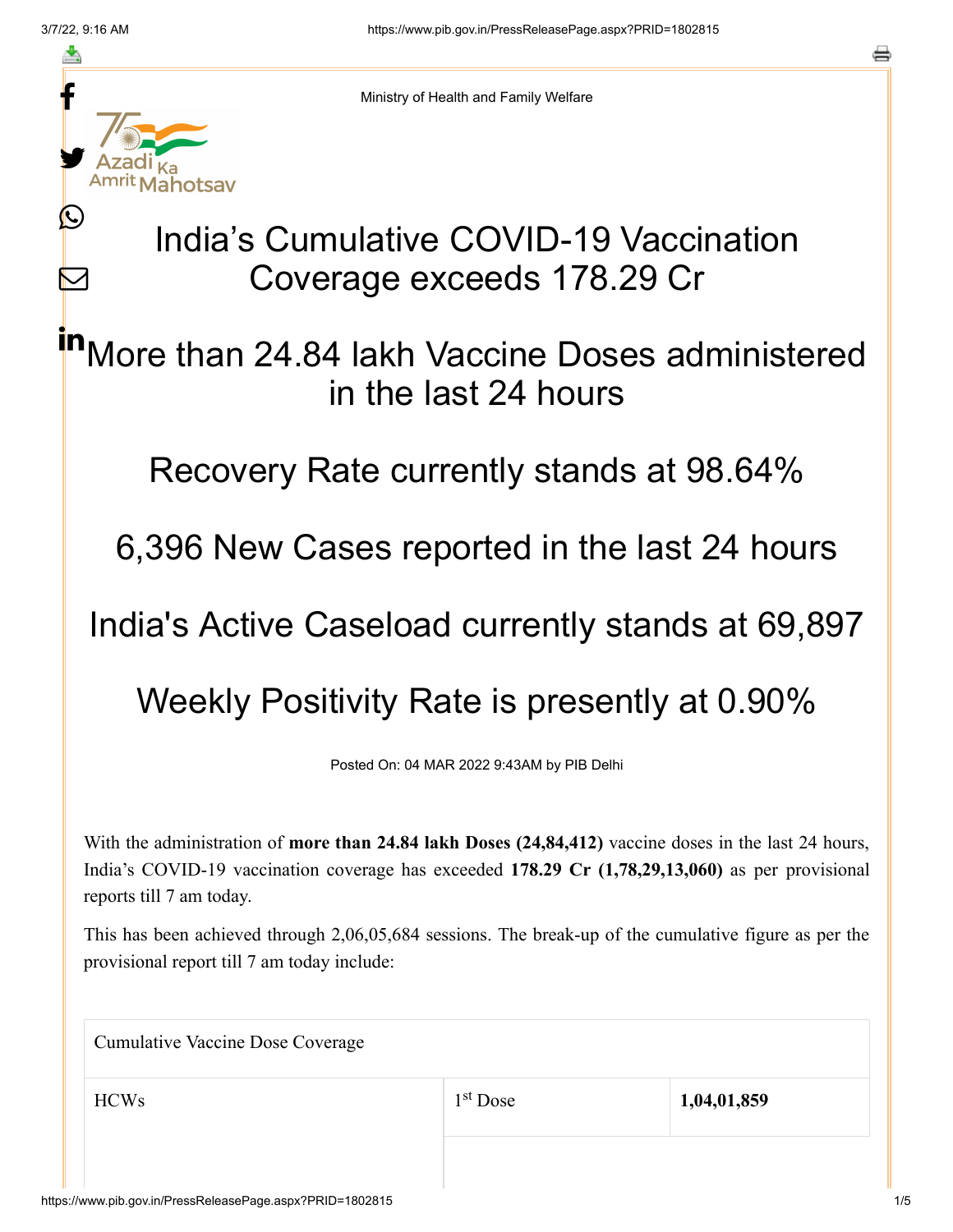| f<br>$\mathbf{\Omega}$<br>in |                        |                        |                 |
|------------------------------|------------------------|------------------------|-----------------|
|                              |                        | $2nd$ Dose             | 99,71,780       |
|                              |                        | <b>Precaution Dose</b> | 42,14,216       |
|                              | <b>FLWs</b>            | 1 <sup>st</sup> Dose   | 1,84,10,046     |
|                              |                        | $2nd$ Dose             | 1,74,51,962     |
|                              |                        | <b>Precaution Dose</b> | 63,12,690       |
|                              | Age Group 15-18 years  | $1st$ Dose             | 5,51,46,865     |
|                              |                        | $2nd$ Dose             | 2,94,46,462     |
|                              | Age Group 18-44 years  | 1 <sup>st</sup> Dose   | 55, 22, 22, 294 |
|                              |                        | $2nd$ Dose             | 44,72,33,716    |
|                              | Age Group 45-59 years  | $1st$ Dose             | 20,23,40,255    |
|                              |                        | $2nd$ Dose             | 18,08,32,789    |
|                              | Over 60 years          | $1st$ Dose             | 12,64,67,129    |
|                              |                        | $2nd$ Dose             | 11,26,18,005    |
|                              |                        | <b>Precaution Dose</b> | 98,42,992       |
|                              | <b>Precaution Dose</b> |                        | 2,03,69,898     |
|                              | Total                  |                        | 1,78,29,13,060  |
|                              |                        |                        |                 |

**13,450** patients have recovered in the last 24 hours and the cumulative tally of recovered patients (since the beginning of the pandemic) is now at **4,23,67,070.**

Consequently, India's recovery rate stands at **98.64%.**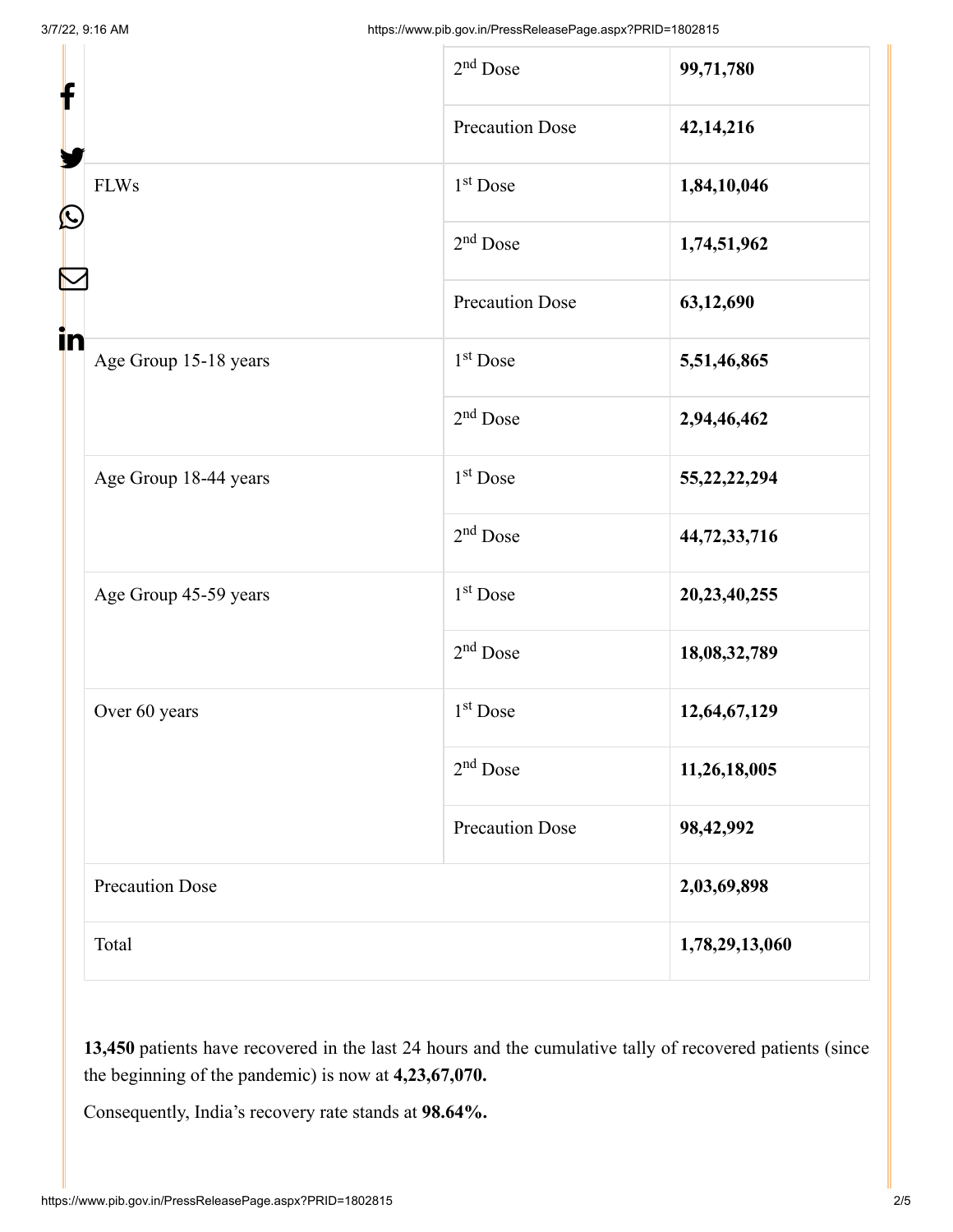3/7/22, 9:16 AM https://www.pib.gov.in/PressReleasePage.aspx?PRID=1802815



**6,396 new cases** were reported in the last 24 hours.



India's Active Caseload is presently at **69,897.** Active cases constitute **0.16%** of the country's total Positive Cases**.**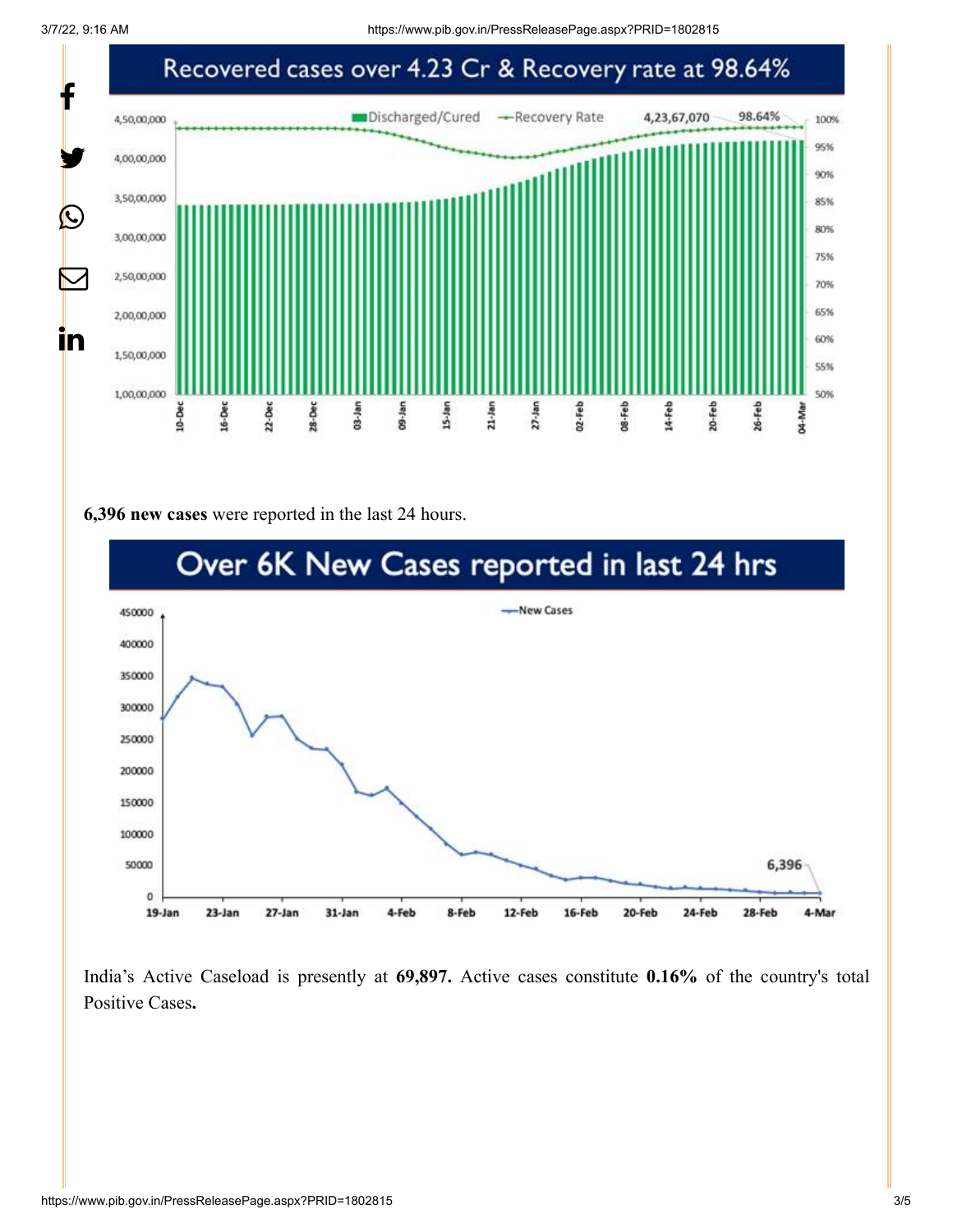3/7/22, 9:16 AM https://www.pib.gov.in/PressReleasePage.aspx?PRID=1802815



The testing capacity across the country continues to be expanded. The last 24 hours saw a total of **9,23,351** tests being conducted. India has so far conducted over **77.09 Cr (77,09,73,356**) cumulative tests.

While testing capacity has been enhanced across the country, **Weekly Positivity Rate** in the country currently **stands at 0.90%** and the **Daily Positivity rate is reported to be 0.69%.**



## **HFW/COVID States data/4 March2022/3 th**